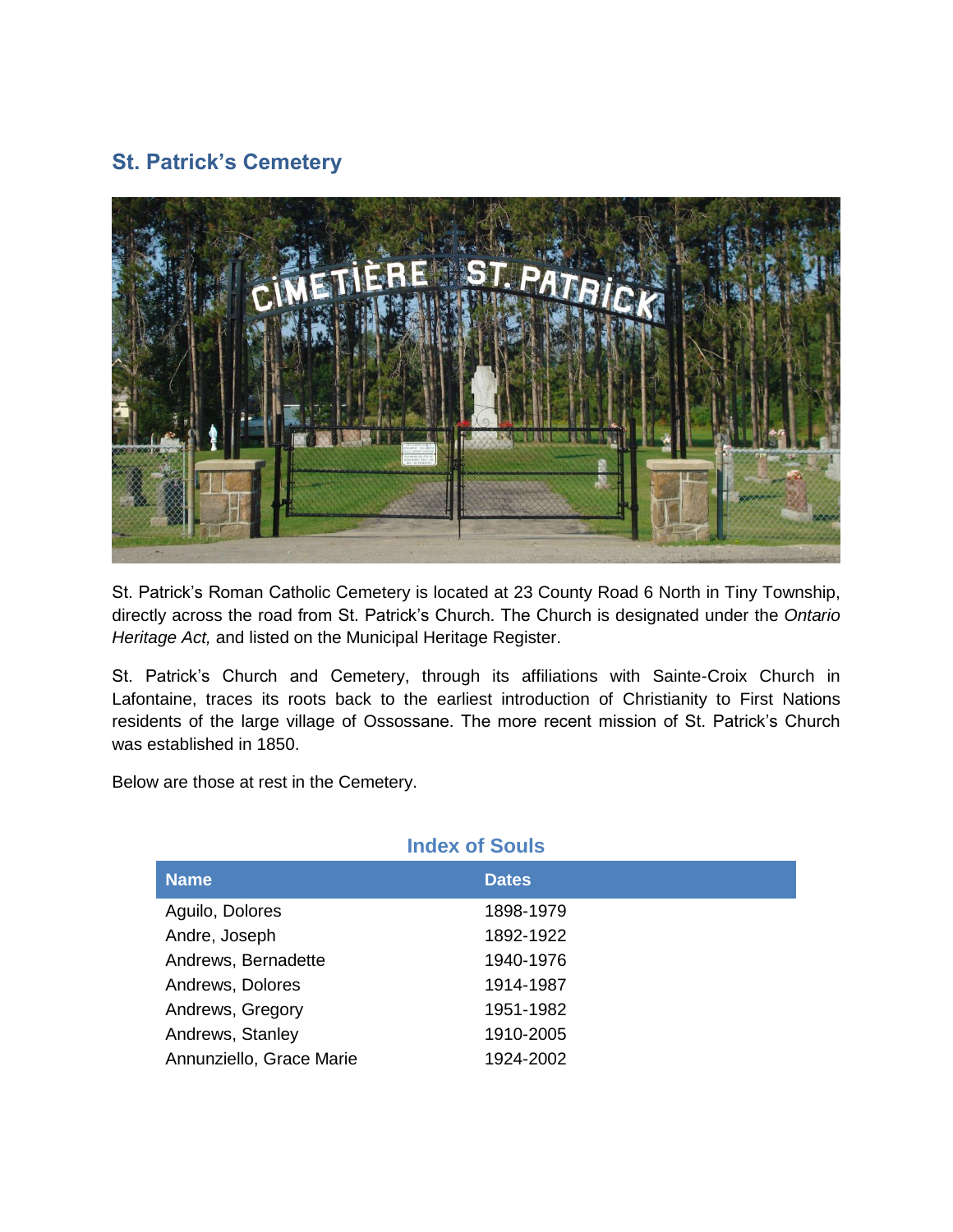| Arthur, Daniel                 | 1904-1967 |
|--------------------------------|-----------|
| Asselin, Albert                | 1907-1985 |
| Asselin, Cecile                | 1927-1995 |
| Asselin, Cleophas              | 1927-2004 |
| Asselin, Joseph D.             | 1898-1976 |
| Barron, Jeanne P.              | 1920-1986 |
| Beauchamp, Armand Joseph       | 1905-1985 |
| Beauchamp, Bernard Joseph      | 1919-2009 |
| Beauchamp, Lionel J.           | 1927-1983 |
| Beauchamp, Raymond             | 1936-2008 |
| Beauchamp, Rosanna             | 1894-1966 |
| Beauchamp, Rosanna             | 1894-1966 |
| Beauchamp, Thodule             | 1895-1967 |
| Beauchamps, Alcime             | 1912-1962 |
| Beauchamps, Deliane            | d. 1900   |
| Beaudoin (Parent), Gloria Mary | 1925-2002 |
| Beausoliel, Dolorese Alberta   | 1949-1992 |
| Belcourt, Adolphe              | 1897-1978 |
| Belcourt, Albert               | 1893-1964 |
| Belcourt, Alma                 | 1903-1925 |
| Belcourt, Arthur               | 1895-1970 |
| Belcourt, Augustin             | 1918-1992 |
| Belcourt, Claude A.            | 1939-2001 |
| Belcourt, Dora                 | 1896-1984 |
| Belcourt, Edmond               | 1901-1979 |
| Belcourt, Ernest               | 1894-1935 |
| Belcourt, Estelle              | 1904-1974 |
| Belcourt, Eugene               | 1909-1987 |
| Belcourt, Francois Xavier      | 1872-1927 |
| Belcourt, Gabriel              | 1915-1916 |
| Belcourt, Genevieve            | 1935-1964 |
| Belcourt, Germaine             | 1917-1940 |
| Belcourt, Gilbert              | 1900-1966 |
| Belcourt, Gilberte             | 1916-1993 |
| Belcourt, Guy I.               | 1936-2007 |
| Belcourt, John                 | d. 1948   |
| Belcourt, Joseph Honore        | 1873-1955 |
| Belcourt, Joseph-Louis         | 1826-1914 |
| Belcourt, Louis                | 1867-1958 |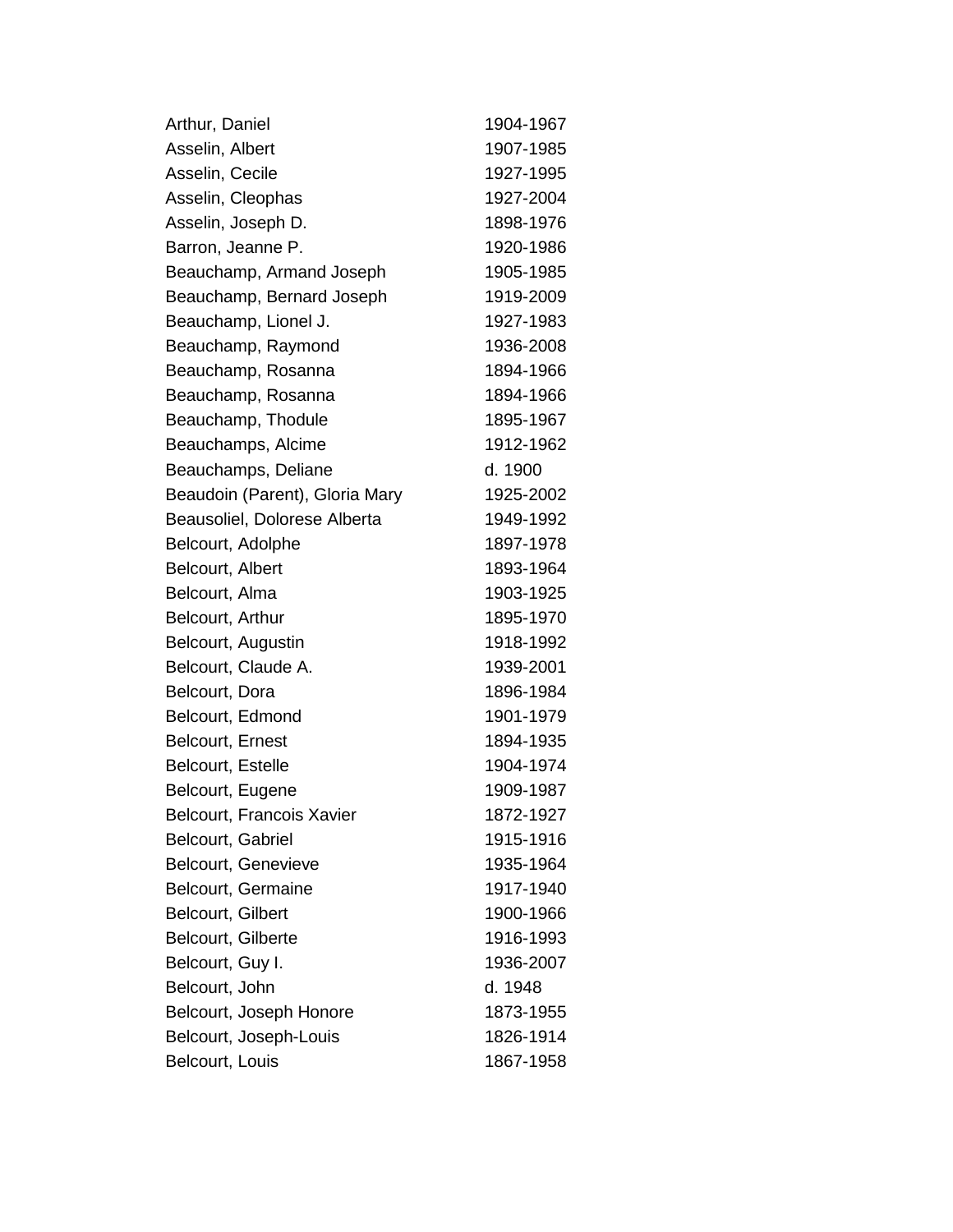| Belcourt, Louise            | 1921-2005 |
|-----------------------------|-----------|
| Belcourt, Marie Flora       | 1896-1974 |
| Belcourt, Napoleon          | 1898-1965 |
| Belcourt, Paul              | 1923-1961 |
| Belcourt, Remi              | 1914-1985 |
| Belcourt, Robert            | 1900-1920 |
| Belcourt, Zita M.           | 1919-2010 |
| Bellaire, Raymond           | 1944-1991 |
| Blondin, Marie D.           | d. 1891   |
| Blondin, Melina             | d. 1952   |
| Bonnin, Julie               | d. 1905   |
| Boucher, Andre J.           | 1936-2011 |
| Boucher, Maria Z.           | 1907-1983 |
| Bourgeois, Adeline (Delina) | 1876-1938 |
| Bourgeois, Delphine         | 1850-1926 |
| Bourgeois, Julien           | 1897-1966 |
| Bourgeois, Justine          | 1869-1937 |
| Bourgeois, Louis            | 1847-1926 |
| Bourgeois, Lucille          | 1925-1928 |
| Bourgeois, Marie            | 1898-1902 |
| Bourgeois, Norbert          | 1914-1967 |
| Bourgeois, Theodore         | 1869-1943 |
| Bourrie, Amidas             | d. 1905   |
| Bourrie, Elizabeth          | 1855-1932 |
| Bourrie, Francois Xavier    | d. 1910   |
| Breslin, Eileen T.          | 1939-1995 |
| Brunelle, Alfreda           | 1913-1982 |
| Brunelle, Cecile L.         | 1918-2001 |
| Brunelle, Resida            | 1900-1945 |
| Carson, Roy Edward          | 1925-1996 |
| Cartier, Deborah Dee        | 1954-1994 |
| Cartier, Gertrude           | 1929-2006 |
| Cartier, Leo E.             | 1891-1968 |
| Cartier, Leo Jr.            | 1929-1998 |
| Cartier, Ronald             | 1916-2005 |
| Cartier, Theresa            | 1927-2011 |
| Cartier, Veronica           | 1946-1982 |
| Charlebois, Albert J.       | 1909-1977 |
| Charlebois, Delia           | 1884-1951 |
|                             |           |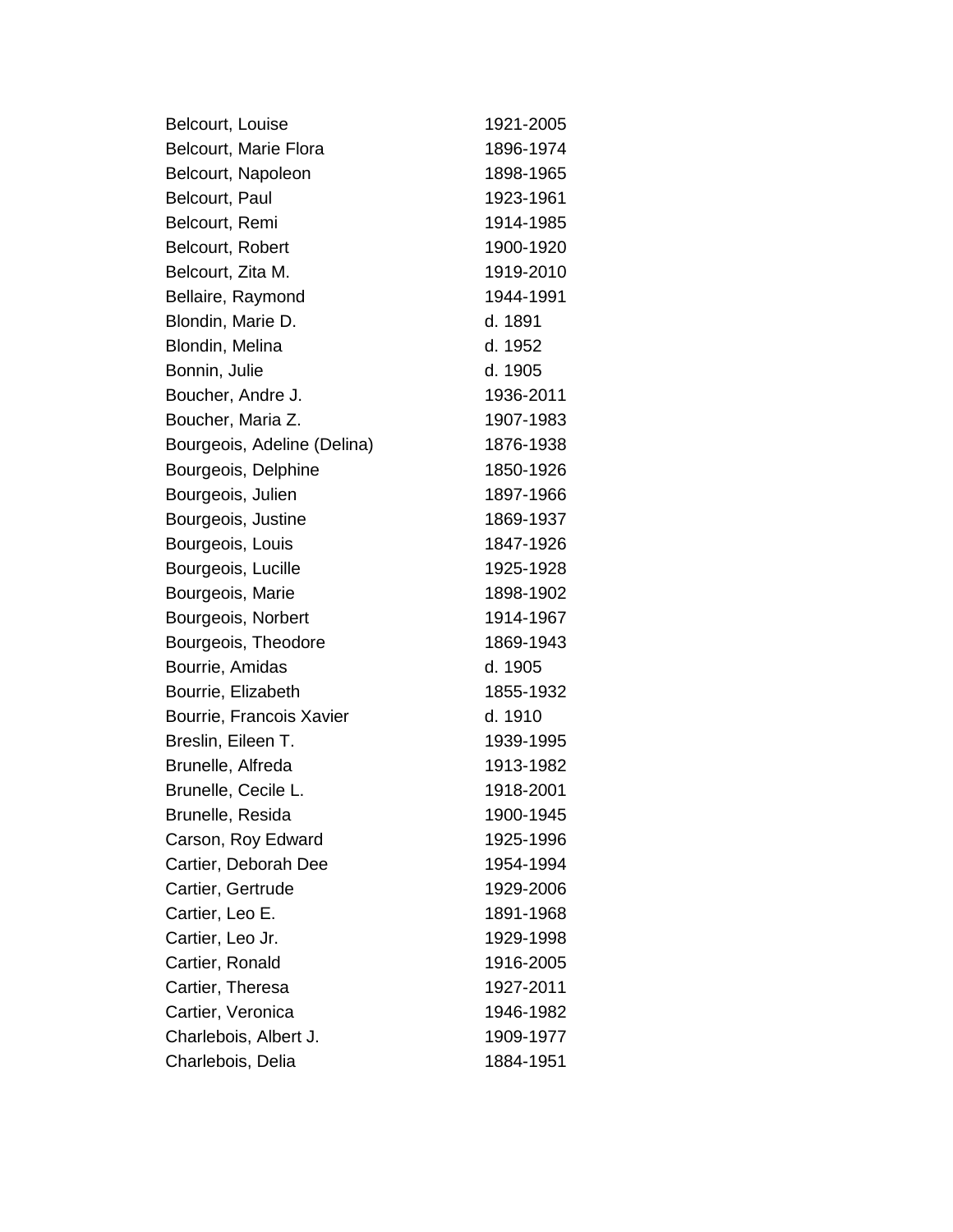| Charlebois, Donna Marie  | d. 1960   |
|--------------------------|-----------|
| Charlebois, Eva          | 1903-1983 |
| Charlebois, Imelda       | 1914-1959 |
| Charlebois, John Wayne   | 1961-1980 |
| Charlebois, Leo          | 1933-2003 |
| Charlebois, Linda M.     | 1956-2007 |
| Charlebois, Linda M.     | 1956-2007 |
| Charlebois, Mauril P.    | 1896-1953 |
| Charlebois, Octave Jule  | 1925-2005 |
| Charlebois, Octave June  | 1925-2005 |
| Charlebois, Omer         | 1914-1967 |
| Charlebois, Patrick      | 1931-1996 |
| Charlebois, Vicki Denise | 1976-2007 |
| Charlebois, Zaide        | 1877-1963 |
| Chevrette, Loretta       | 1902-1932 |
| Contois, Alma            | 1913-2000 |
| Cooney, Annette          | 1929-2003 |
| Cooney, Annette          | 1929-2003 |
| Cooney, James            | 1926-1969 |
| Courtemache, Philomene   | 1856-1902 |
| D'Aoust Charles          | 1908-1990 |
| D'Aoust Wallis           | 1919-1948 |
| D'Aoust, Christine       | 1837-1911 |
| D'Aoust, Edward          | 1907-1985 |
| D'Aoust, Elie            | 1868-1913 |
| D'Aoust, Ernestine       | 1864-1940 |
| D'Aoust, Florence        | 1904-1982 |
| D'Aoust, Harmenia        | d. 1911   |
| D'Aoust, Julien          | 1869-1949 |
| D'Aoust, Lambert V.      | 1913-1979 |
| D'Aoust, Neil            | 1915-1989 |
| D'Aoust, Patrick         | 1905-1919 |
| D'Aoust, Paul George     | 1946-2003 |
| D'Aoust, Priscilla       | 1912-1995 |
| D'Aoust Norbert          | 1908-1991 |
| D'Aoust, Gerard          | 1911-1995 |
| D'Aoust, Lawrence D.     | 1952-2002 |
| Danenault, Else          | 1850-1944 |
| Dault, Clara             | 1885-1967 |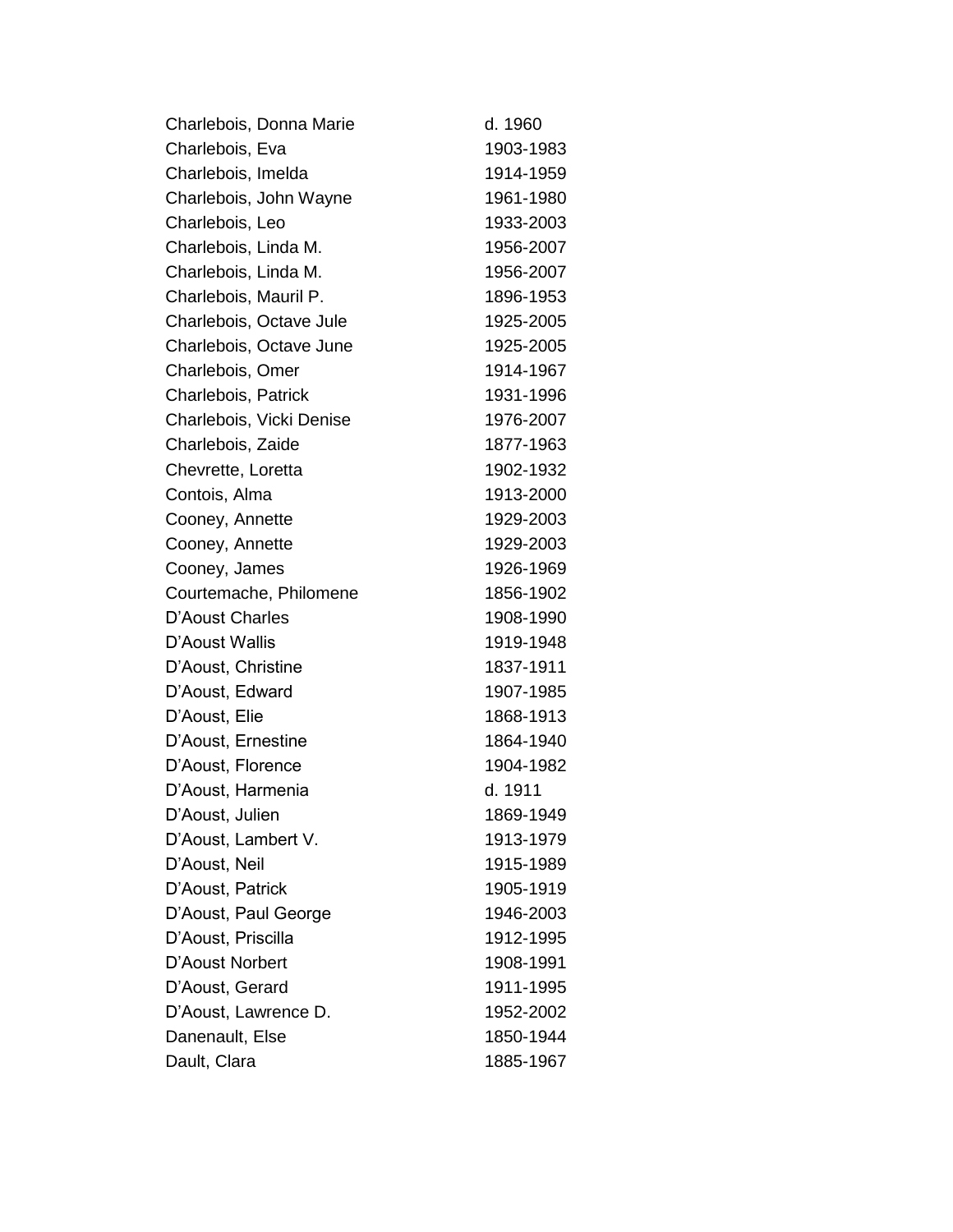| Dault, Lorette             | 1909-1959 |
|----------------------------|-----------|
| Dault, Victoire            | 1889-1936 |
| Deschamps, Peter           | 1888-1981 |
| Desjardins, Estelle J.     | 1935-2011 |
| Desroches (Collette), Emma | 1933-2008 |
| Desroches, Alex            | 1931-1966 |
| Desroches, Arthur          | 1899-1945 |
| Desroches, Aurele Eric     | 1931-2001 |
| Desroches, Bertha          | 1894-1987 |
| Desroches, Deliane         | 1903-1996 |
| Desroches, Gabriel P.      | 1929-2008 |
| Desroches, Gerald Albert   | 194-1976  |
| Desroches, Helene          | 1876-1952 |
| Desroches, Jeanne          | 1915-1990 |
| Desroches, Juliette M.     | 1916-2013 |
| Desroches, Lucie           | 1888-1954 |
| Desroches, Mary Ann        | 1898-1944 |
| Desroches, Nazaire J.      | 1927-1988 |
| Desroches, Paul J.         | 1917-1971 |
| Desroches, Rene            | 1938-1988 |
| Desroches, Richard         | 1949-1977 |
| Desroches, Thomas          | 1953-1987 |
| Desroches, Venard          | 1929-2002 |
| Desroches, Victoria        | 1872-1933 |
| Devaney, Dora Mary Anne    | 1901-1976 |
| Dorion, Elain              | 1941-1960 |
| Doucet, Adolphe            | 1900-1977 |
| Doucet, Napoleon           | 1848-1901 |
| Doucette, Emma             | 1865-1936 |
| Drake, Jane S.             | 1900-1979 |
| Dubeau, Adolphus           | 1913-1985 |
| Dubeau, Albert E.          | 1931-2005 |
| Dubeau, Alfred             | 1937-2011 |
| Dubeau, Amanda             | 1873-1899 |
| Dubeau, Arthur             | 1902-1978 |
| Dubeau, Cecile             | 1926-2006 |
| Dubeau, Cesarine           | 1850-1899 |
| Dubeau, Daniel Gerard      | 1965-1955 |
| Dubeau, Elie               | 1894-1977 |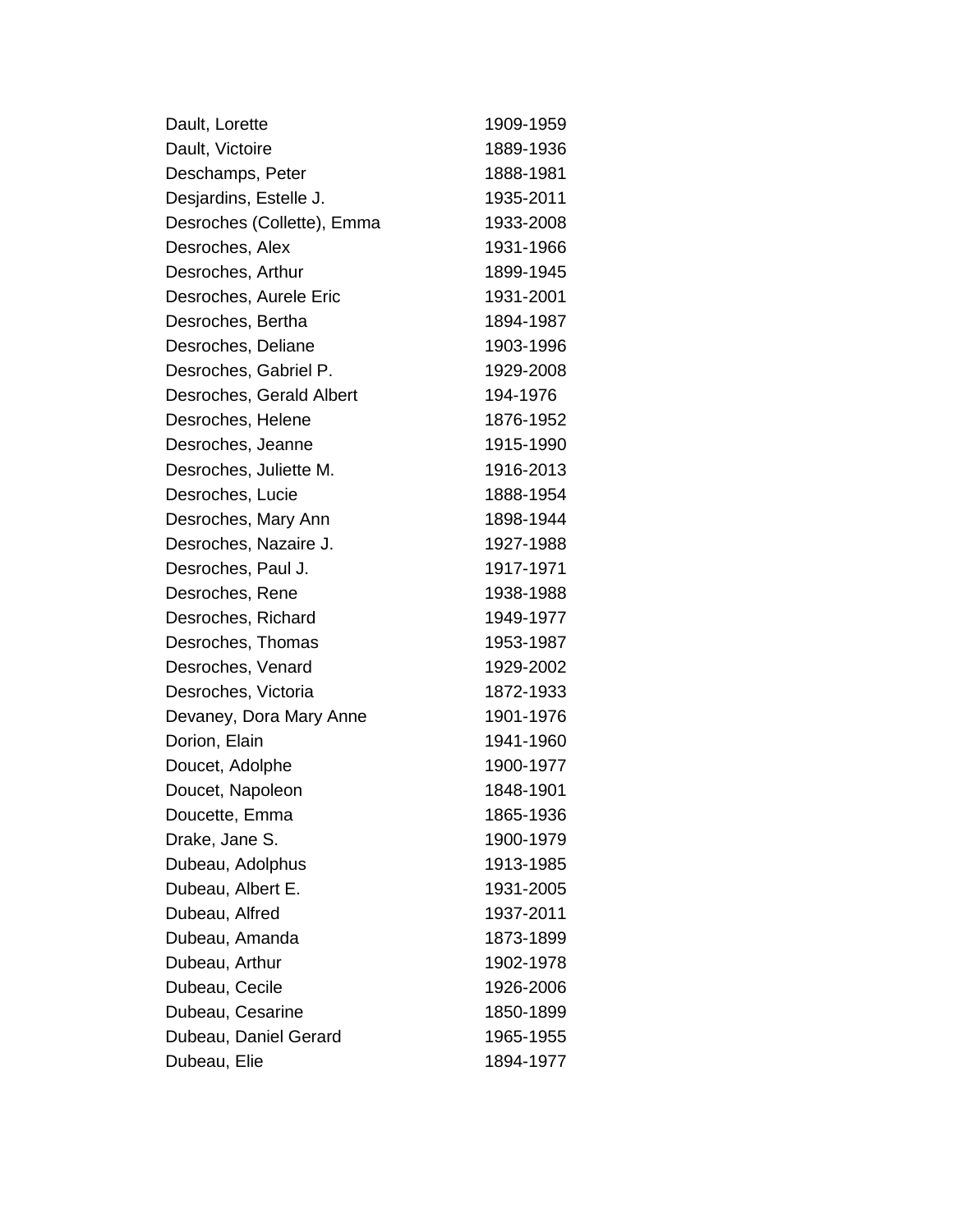| Dubeau, George F.J.          | 1939-1986 |
|------------------------------|-----------|
| Dubeau, Gerald Joseph        | 1915-1985 |
| Dubeau, Gesippe              | 1896-1965 |
| Dubeau, Helene               | 1891-1967 |
| Dubeau, Hermine              | 1838-1874 |
| Dubeau, Hortense             | 1925-1994 |
| Dubeau, Jean Baptise         | 1862-1932 |
| Dubeau, Jean Baptiste        | 1829-1903 |
| Dubeau, Jerome               | 1920-1960 |
| Dubeau, Joseph               | 1899-1968 |
| Dubeau, Leonard              | 1933-1942 |
| Dubeau, Napoleon             | 1889-1951 |
| Dubeau, Napoleon             | 1876-1916 |
| Dubeau, Wilfred Laurent      | 1943-2005 |
| Dubois, Jeanette             | 1909-1986 |
| Dupis, Rena                  | 1921-2008 |
| Dupuis, Victoria             | 1888-1970 |
| Duquette, Bertram            | 1926-2001 |
| Dzoch, Michael               | 1928-1979 |
| Farrell (McGowan), Elizabeth | 1906-1990 |
| Forge (Gignac), Lucrece      | 1913-2002 |
| Fournier, Henriette          | 1866-1954 |
| Fournier, Rose               | 1871-1941 |
| Fraser, Alex                 | 1924-2008 |
| Fraser, David                | 1951-1991 |
| Fraser, John David           | 1951-1991 |
| Fraser, Margaret             | 1924-1997 |
| Galloway (Marcotte), Theresa | 1891-1980 |
| Gervais, Eva                 | 1895-1953 |
| Gignac, Albert               | 1911-1917 |
| Gignac, Augustine            | 1893-1939 |
| Gignac, Eva                  | 1906-1991 |
| Gignac, Gerard M.            | 1922-2010 |
| Gignac, Michael              | 1957-2005 |
| Gignac, Patrick              | 1954-1977 |
| Gignac, Paul                 | 1920-1955 |
| Gignac, Reginald             | 1902-1990 |
| Gignac, Remi                 | 1908      |
| Gignac, Robert               | 1912-1988 |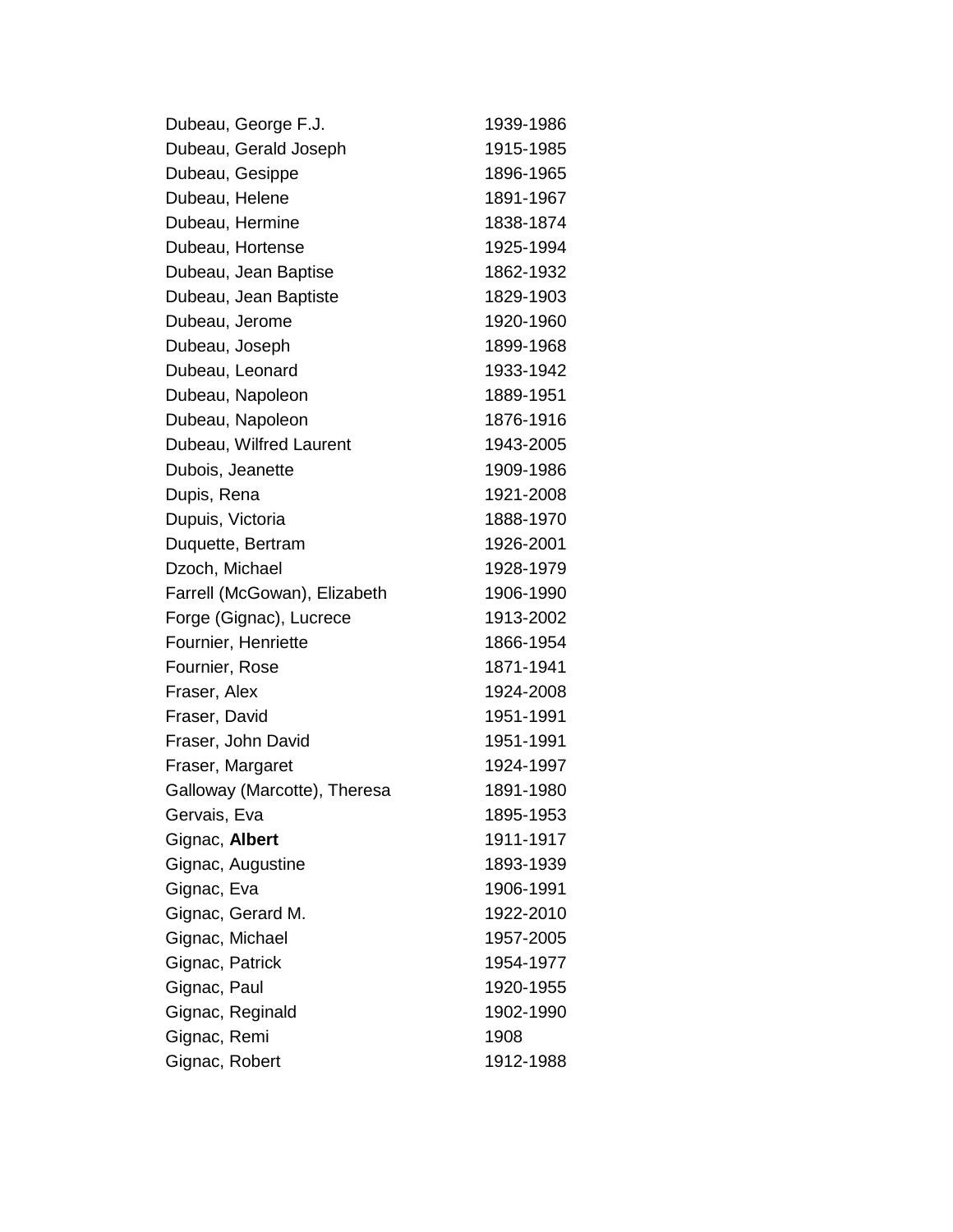| Gignac, Roseabla                 | 1882-1919 |
|----------------------------------|-----------|
| Granery, Ruth                    | 1920-2010 |
| Greer, Stella                    | 1923-1971 |
| Grenier, Robert                  | 1898-1968 |
| Grenier, Ulric                   | d. 1895   |
| Grozelle, Antoine                | 1892-1973 |
| Grozelle, Virginie               | 1873-1951 |
| Guillet, Sophie Elisabeth        | 1839-1922 |
| Hamelin, Albert J.               | 1911-1979 |
| Hamelin, Alcime                  | 1927-2008 |
| Hamelin, Armand                  | 1924-2001 |
| Hamelin, Arthur                  | 1918-1984 |
| Hamelin, Clara                   | 1920-2012 |
| Hamelin, Clare                   | 1926-1974 |
| Hamelin, Elsie                   | 1910-1995 |
| Hamelin, Gilbert                 | 1915-2003 |
| Hamelin, Hormidas                | 1883-1955 |
| Hamelin, Leo J.                  | 1928-1988 |
| Hamelin, Marcel Joseph           | 1913-1988 |
| Hamelin, Medore                  | 1923-2002 |
| Hamelin, Michael                 | 1978-1979 |
| Hamelin, Napoleon                | 1893-1972 |
| Hamelin, Olga S.                 | 1914-1995 |
| Hamelin, Pierre                  | 1867-1953 |
| Hamelin, Ronald R.               | 1932-1983 |
| Hayward, Jean M.                 | 1934-1986 |
| Holler, Robert                   | 1964-1965 |
| Houston, Adeline M.              | 1904-1986 |
| Houston, Clarence M.             | 1905-1988 |
| Ironstone (Farrell), Shirley Ann | 1931-2011 |
| Jaiko, Roger Jaroslaw            | 1923-1986 |
| Johnston, Connie S.              | 1947-1987 |
| Johnston, Florence               | 1876-1949 |
| Juneau, Alda                     | 1897-1935 |
| Juneau, Isadore Joseph           | 1915-1963 |
| Kearney, Edith                   | 1914-2007 |
| King, Charles                    | 1913-1999 |
| King, Doreen A.                  | 1906-1959 |
| Koniditsiotis, Georges           | 1938-2010 |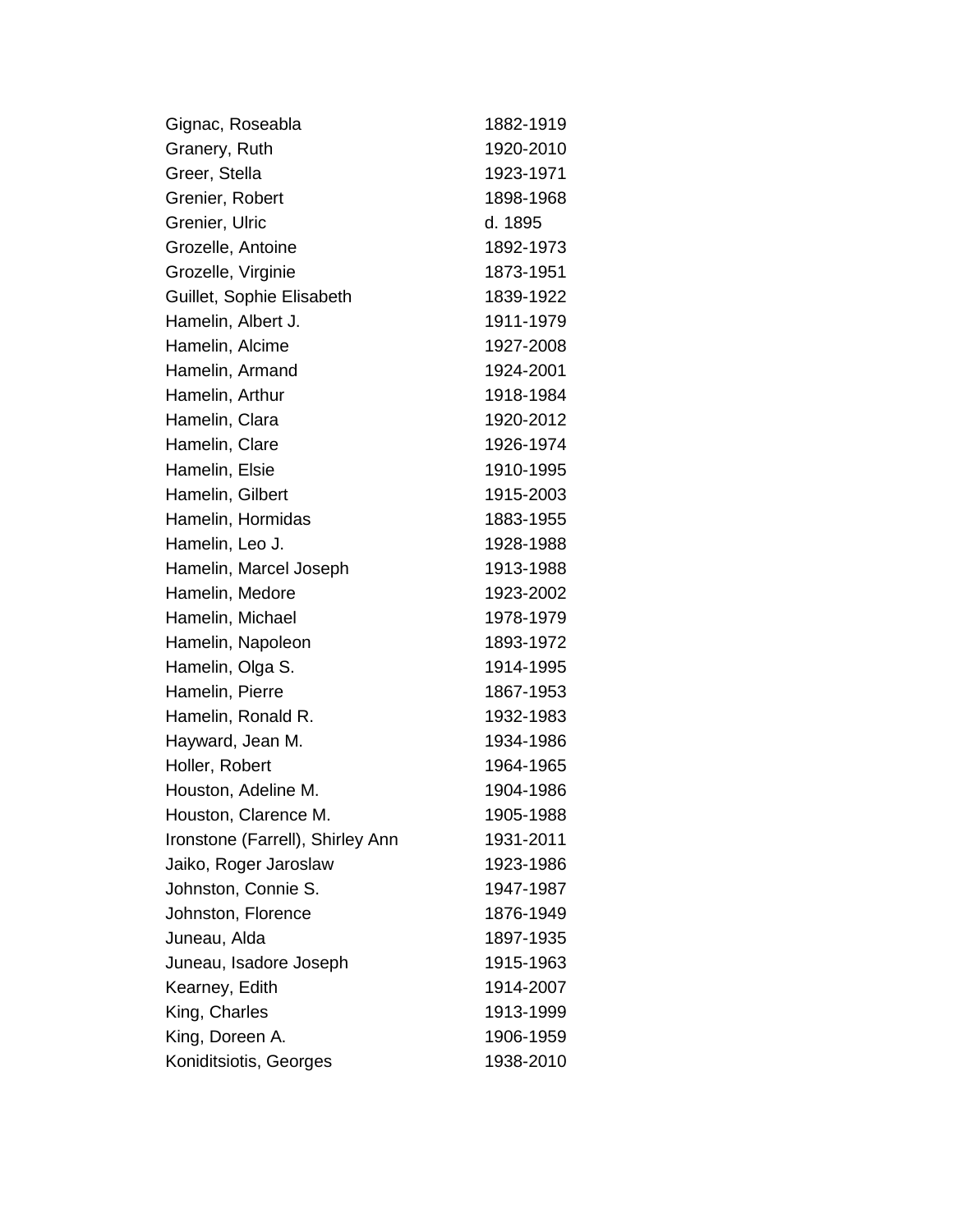| Kozlovsky, Stanley          | 1904-1985 |
|-----------------------------|-----------|
| Kozy, Francis G.            | 1954-1974 |
| Lacourse, Virgine           | 1884-1934 |
| Lacroix, Alice              | 1906-1991 |
| Lacroix, Augustin           | 1917-2000 |
| Lacroix, Isabelle           | 1918-1933 |
| Lacroix, Isabelle           | 1918-1933 |
| Lacroix, Treffle            | 1884-1968 |
| Lacroix, Treffle            | 1884-1968 |
| Ladoucer, Neil Roch         | 1942-2006 |
| Ladouceur, Andrew           | 1934-1972 |
| Ladouceur, Russell J.       | 1915-1970 |
| Ladouceur, Virginia         | 1884-1967 |
| Lalonde, Albert J.          | 1928-2010 |
| Lalonde, Alexina            | d. 1898   |
| Lalonde, Antoine            | 1887-1979 |
| Lalonde, Clara              | 1906-     |
| Lalonde, Deloise            | d. 1933   |
| Lalonde, Fabien             | d. 1893   |
| Lalonde, Russell Leo        | 1911-1997 |
| Lalonde, Telesphore         | d. 1904   |
| Lambert, Gladys M.          | 1913-1997 |
| Langevin, Marie             | 1927-2006 |
| Laurin, Antoinette          | 1921-2012 |
| Laurin, Delvia              | 1895-1953 |
| Laurin, Ella-Mae            | 1902-1976 |
| Laurin, Mary Ann            | 1893-1982 |
| Lefaive Cecile              | 1910-1990 |
| Lefaive Francis T.          | 1941-1961 |
| Lefaive, Adelard J.         | 1875-1957 |
| Lefaive, Alma               | 1906-2005 |
| Lefaive, Chef               | 1835-1912 |
| Lefaive, Dominique-Andre P. | 1988-2007 |
| Lefaive, Edward Joseph      | 1903-1982 |
| Lefaive, Ernest Laurent     | 1917-2004 |
| Lefaive, Fernand Joseph     | 1936-2006 |
| Lefaive, Jeanette A.        | 1920-2001 |
| Lefaive, Joseph E.          | 1871-1943 |
| Lefaive, Laurent            | 1927-1981 |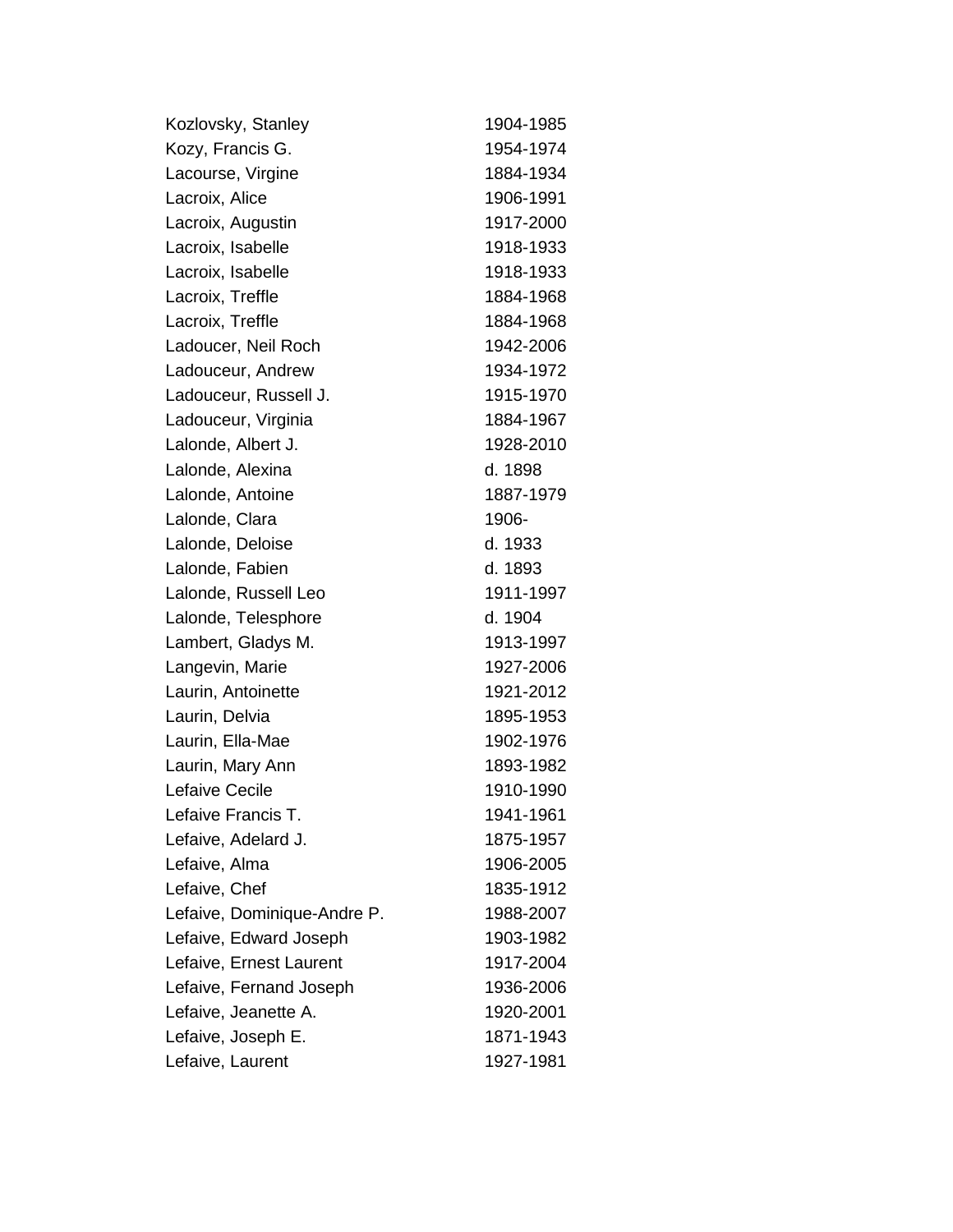| Lefaive, Lucille Suzanne   | 1943-1954 |
|----------------------------|-----------|
| Lefaive, Marie Anne        | 1915-1977 |
| Lefaive, Patrick           | 1910-1986 |
| Lefaive, Philip G.         | 1908-1997 |
| Lefaive, Robert Felix      | 1912-2001 |
| Lefaive, Yvette M.         | 1943-2008 |
| Lefaive, Zacharie          | 1884-1974 |
| Lesperance, Albert         | 1908-2004 |
| Lesperance, Alfred         | 1908-1974 |
| Lesperance, Alfred Neil    | 1978-2001 |
| Lesperance, Anna           | 1903-1976 |
| Lesperance, Donald Ronald  | 1938-2000 |
| Lesperance, Edmond E.      | 1933-2011 |
| Lesperance, Emery Urbain   | 1925-1999 |
| Lesperance, Felix          | 1893-1977 |
| Lesperance, Ferdinand G.   | 1926-2012 |
| Lesperance, Helene         | 1901-1953 |
| Lesperance, Jerry          | 1955-1973 |
| Lesperance, Joseph (Joe)   | 1937-1996 |
| Lesperance, Laurent        | 1898-1981 |
| Lesperance, Leo Arsene     | 1930-2010 |
| Lesperance, Lionel         | 1926-1993 |
| Lesperance, Lucia Gertrude | 1930-2010 |
| Lesperance, Martin         | 1988-1955 |
| Lesperance, Martina G.     | 1956-2008 |
| Lesperance, Moise          | 1889-1981 |
| Lesperance, Olive          | 1920-2001 |
| Libonati, Isabel           | 1922-2002 |
| Lortie, Josephine          | 1913-1967 |
| Lynn, Dorine               | 1915-2002 |
| Maheu, Alfred              | 1871-1909 |
| Maheu, Alphonse D.         | 1876-1996 |
| Maheu, Anges               | d. 1906   |
| Maheu, Arthur              | 1902-1984 |
| Maheu, Charles Francis     | 1916-2002 |
| Maheu, Edith               | d. 1924   |
| Maheu, Elmer               | d. 1914   |
| Maheu, Emmanuel            | 1864-1950 |
| Maheu, Francis B.          | 1924-2011 |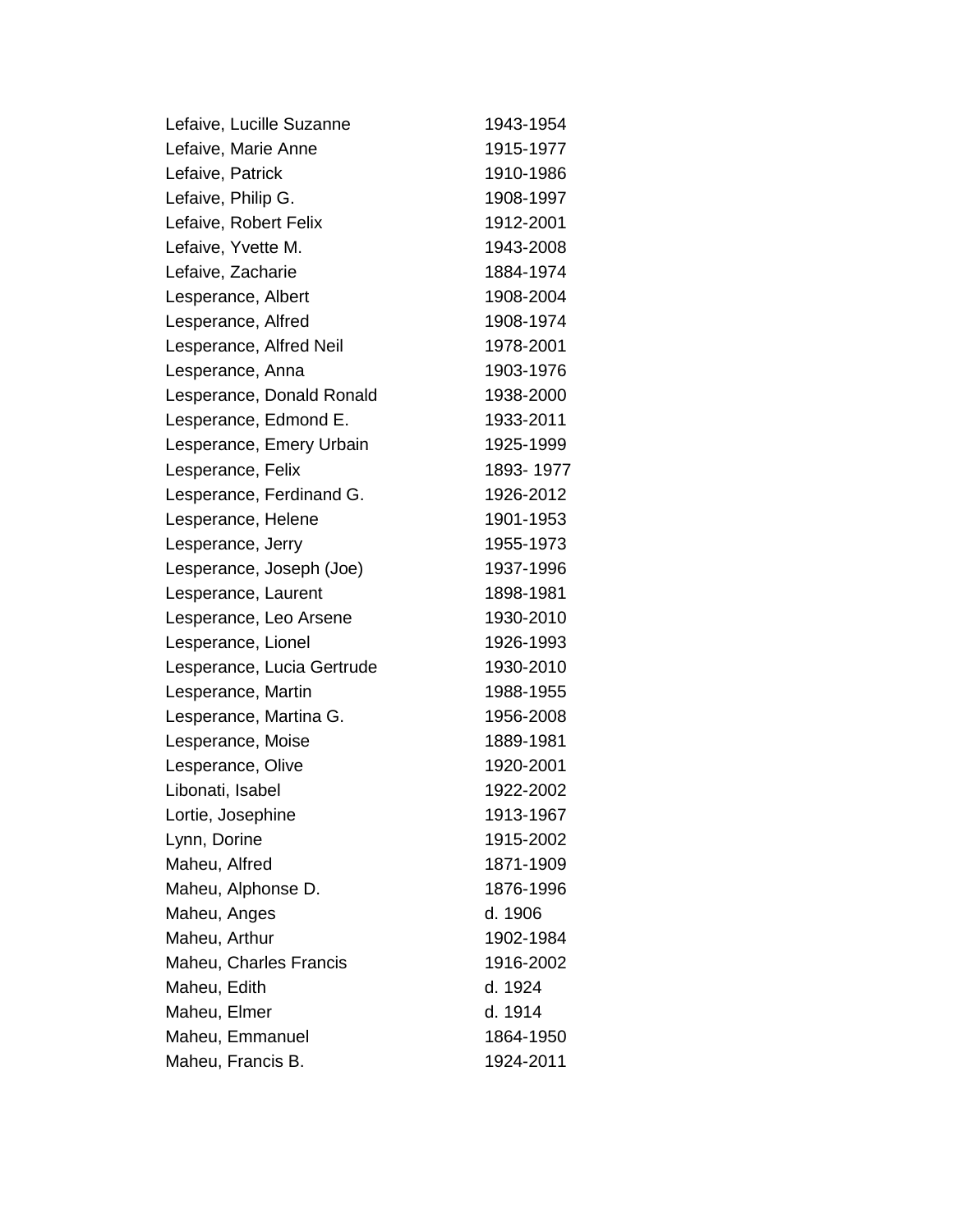| 1860-1936 |
|-----------|
| 1920-2006 |
| 1834-1898 |
| 1879-1895 |
| 1908-2006 |
| 1912-1963 |
| 1899-1918 |
| d. 1910   |
| 1913-1997 |
| 1925-1999 |
| 1914-2011 |
| 1878-1967 |
| 1900-1997 |
| 1887-1971 |
| 1917-1998 |
| 1893-1951 |
| 1901-1993 |
| 1912-1983 |
| 1969-1998 |
| 1934-2009 |
| 1919-1987 |
| 1961-1985 |
| 1946-2009 |
| 1923-1966 |
| 1919-2007 |
| 1883-1930 |
| 1845-1924 |
| 1874-1965 |
| 1921-1995 |
| 1890-1959 |
| 1917-1973 |
| 1928-2003 |
| 1924-2009 |
| 1915-1992 |
| 1946-1969 |
| 1918-1992 |
| 1904-1993 |
| 1908-1967 |
| 1927-2011 |
|           |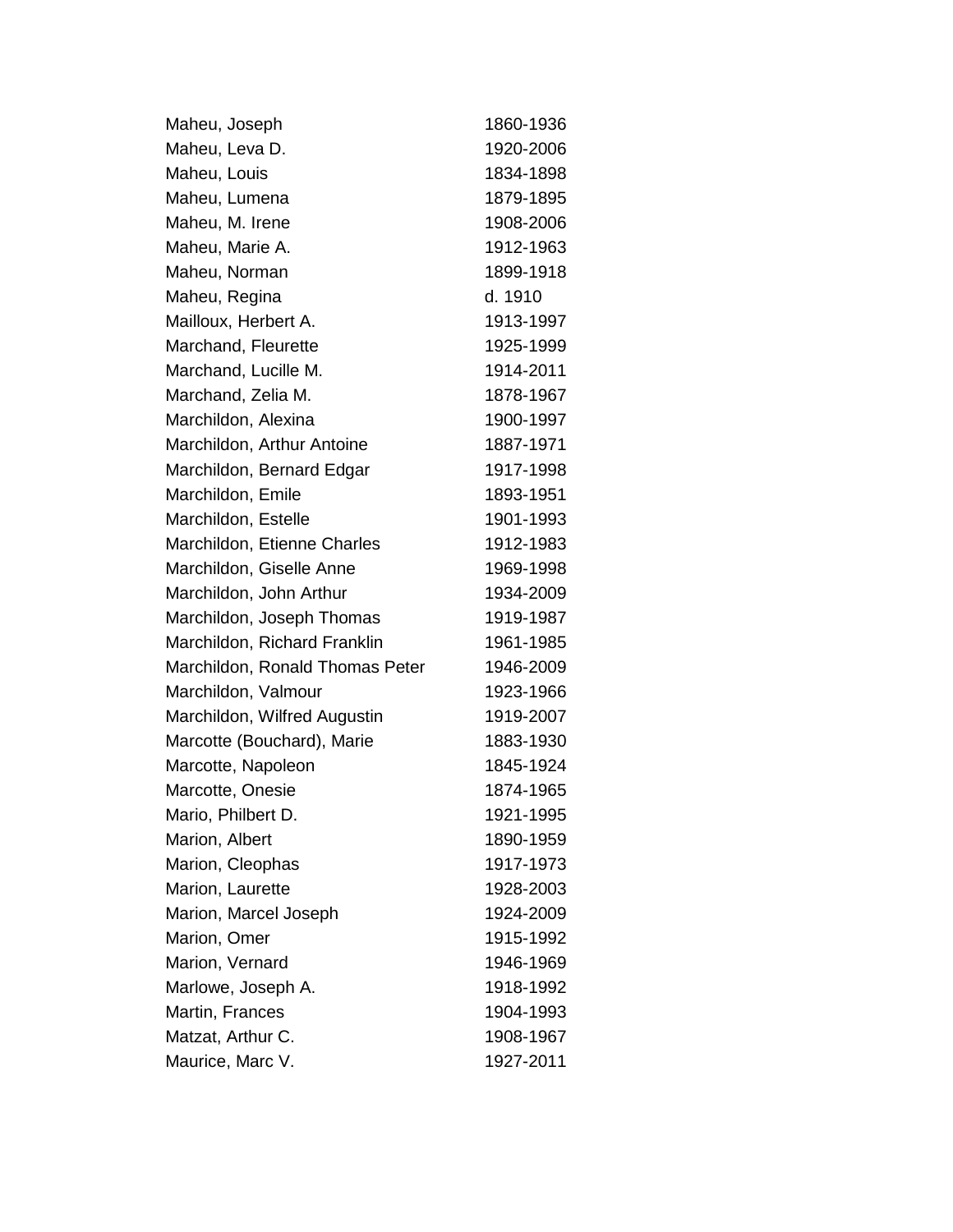| Maw, Lorna J.              | 1941-2009      |
|----------------------------|----------------|
| Mayer, Alice               | 1895-1975      |
| Mayer, Alpha               | 1927-2011      |
| Mayer, Arthur              | 1909-1977      |
| Mayer, Ella-May            | 1904-1992      |
| Mayer, Martial Craig       | 1961-1993      |
| Mayer, Onesime J.          | 1872-1946      |
| Mayer, Steven              | 1953-1955      |
| McColgan, Helen            | 1934-2012      |
| McCormack, Garrison John   | <b>Unknown</b> |
| McGowan, Ann               | 1904-1989      |
| McGowan, Florence          | 1908-1989      |
| McGowan, James Herd        | 1913-2003      |
| McGowan, William John      | 1919-1998      |
| McGuire, Grace O.          | 1916-2002      |
| McGuire, W. Patrick        | 1912-1977      |
| McKee, Bernice             | 1930-2010      |
| McNamara, Leo M.           | 1938-2010      |
| Milne, Anne                | 1963-1979      |
| Milne, John Anderson       | 1922-2005      |
| Mincombe, Elfreida         | 1911-1978      |
| Miron, Florida             | 1893-1955      |
| Mitchell, Gordon           | 1920-1984      |
| Moise, Lesperance          | 1859-1939      |
| Moreau, Alderic            | 1889-1951      |
| Moreau, Angele M.          | 1908-2006      |
| Moreau, Anna               | 1900-1997      |
| Moreau, Arthur             | 1891-1966      |
| Moreau, Bernard Edgar      | 1924-1996      |
| Moreau, Blanche A.         | 1914-1988      |
| Moreau, Charles J.         | 1887-1980      |
| Moreau, Elie               | 1919-1928      |
| Moreau, Elizabeth          | 1889-1930      |
| Moreau, Fefore Joseph Omer | 1929-2004      |
| Moreau, Fernand G.         | 1928-1995      |
| Moreau, Gabriel            | 1966-1998      |
| Moreau, Gilbert G.         | 1933-1994      |
| Moreau, Helene             | 1907-1930      |
| Moreau, Herman             | 1931-1953      |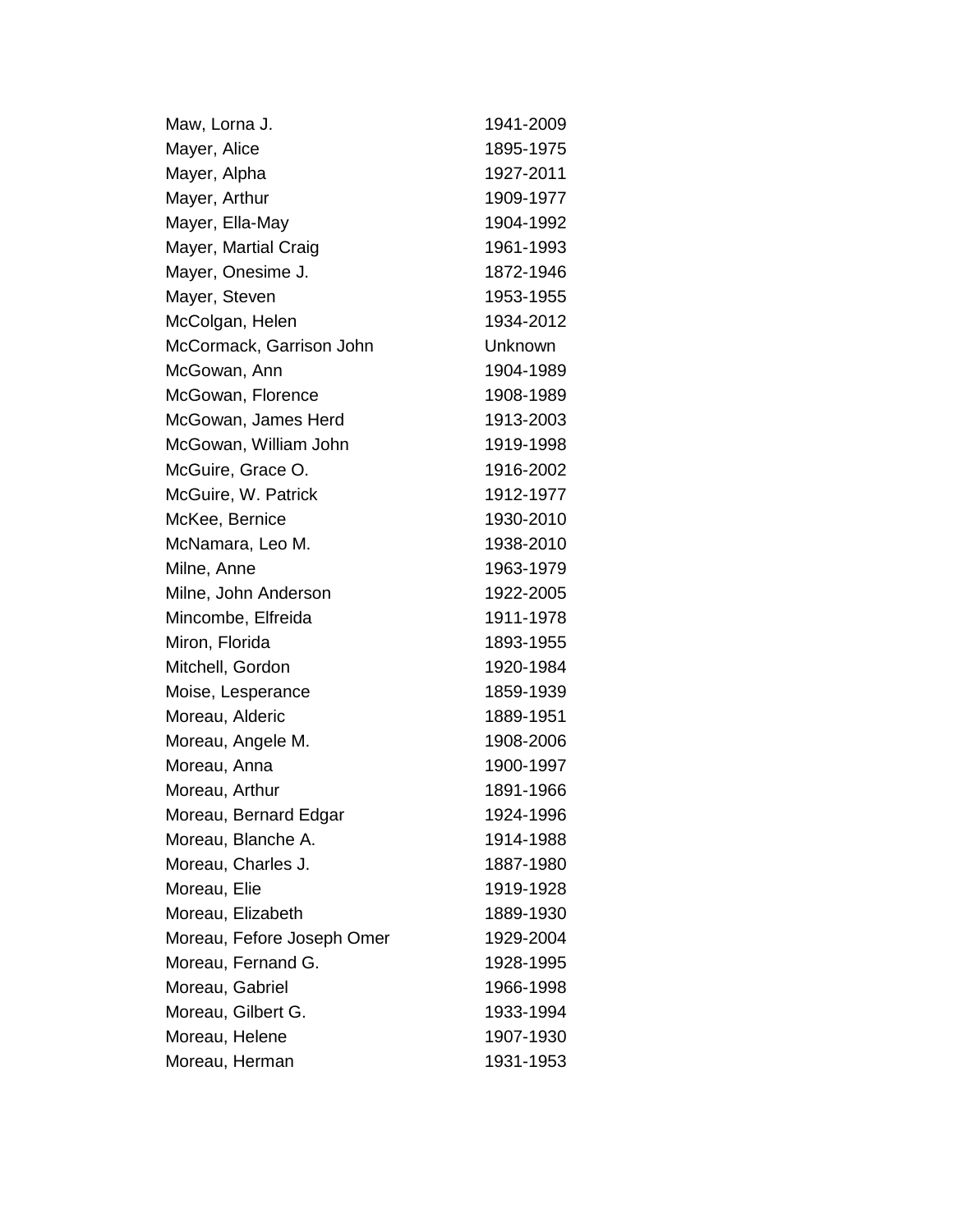| Moreau, Isidore           | 1901-1975 |
|---------------------------|-----------|
| Moreau, Leo A.            | 1926-1995 |
| Moreau, Marcella          | 1920-1947 |
| Moreau, Maurille          | 1928-1951 |
| Moreau, Patrick J.        | 1908-1979 |
| Moreau, Pearl Eleanor     | 1891-1973 |
| Moreau, Robert            | 1904-1953 |
| Murton, Fred              | 1911-1976 |
| O' Sullivan, Bridget      | 1925-2010 |
| O'Rourke, Joseph M.       | 1935-2003 |
| Pantos, Nicholas          | 1900-1970 |
| Parent, Andrew            | 1896-1950 |
| Parent, Andrew            | 1849-1928 |
| Parent, Anges M.          | 1887-1982 |
| Parent, Bernadine         | d. 1920   |
| Parent, Eldon             | 1905-1926 |
| Parent, Ernest            | 1879-1965 |
| Parent, Eusebe            | 1891-1972 |
| Parent, George            | 1850-1942 |
| Parent, George            | 1874-1955 |
| Parent, Isabella          | 1889-1984 |
| Parent, Justine           | 1902-1968 |
| Parent, Leger             | 1884-1978 |
| Parent, Marguerite        | 1912-1973 |
| Parent, Marie R.          | 1922-2007 |
| Parent, Mark              | 1922-1995 |
| Parent, Melina            | 1892-1982 |
| Parent, Natalie           | 1851-1945 |
| Parent, Norman E.         | 1912-1994 |
| Parent, Raymond           | 1945-1946 |
| Parent, Rene M.           | 1924-1978 |
| Parent, Rod               | 1882-1965 |
| Parent, Rose Anna         | d. 1925   |
| Parent, Russell Paul G.   | 1908-2001 |
| Parent, Walter            | 1906-1983 |
| Parliament, William       | 1908-1964 |
| Pauze (Laliberte), Evelyn | 1928-1975 |
| Pauze, Albert             | d. 1913   |
| Pauze, Auguste            | d. 1938   |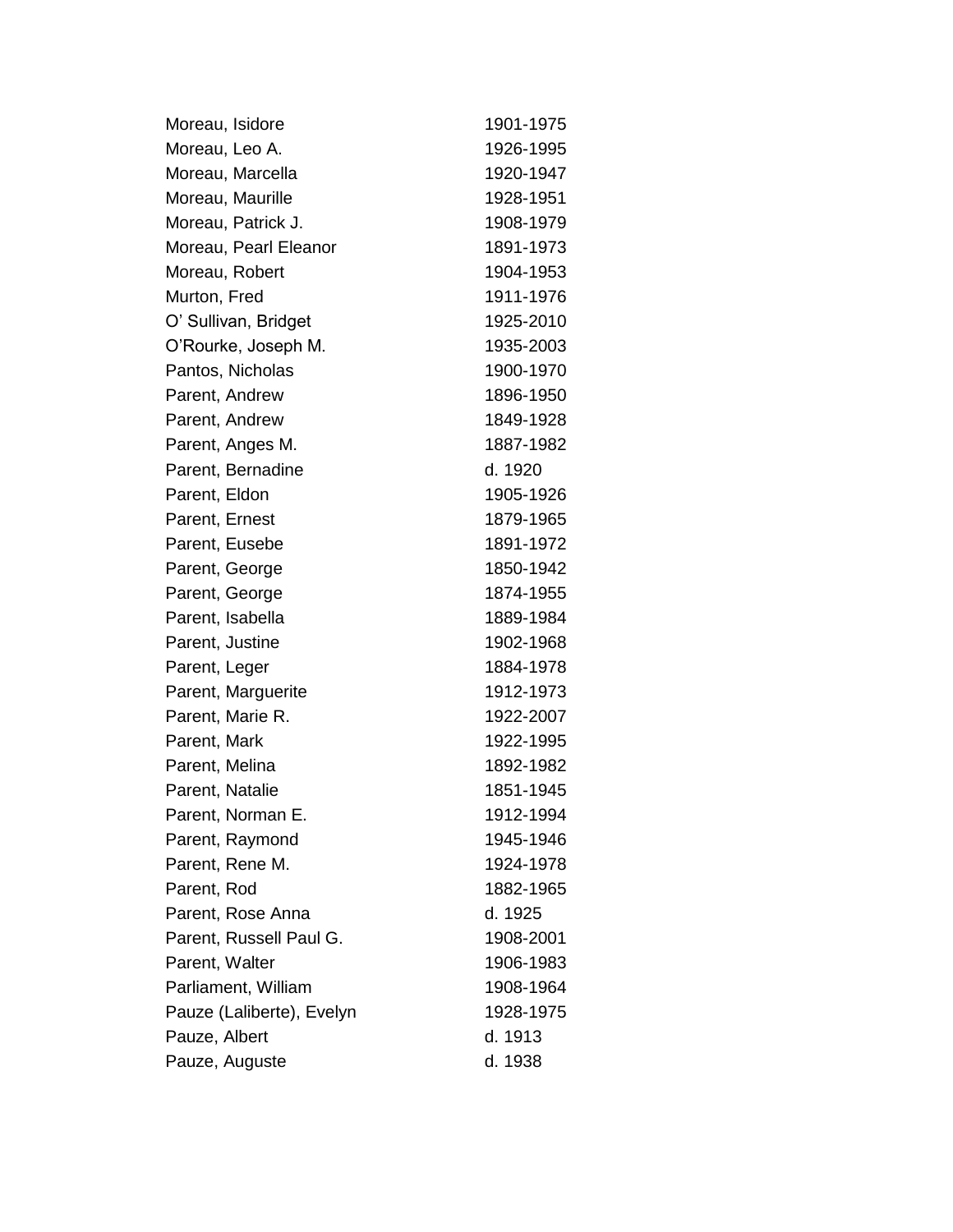| Pauze, Betty Gloria          | 1932-1988 |
|------------------------------|-----------|
| Pauze, Cecile                | 1979-1997 |
| Pauze, Delia R.              | 1917-1992 |
| Pauze, Florence              | 1913-2010 |
| Pauze, Gerald                | d. 1987   |
| Pauze, Henry                 | 1904-1987 |
| Pauze, Jenny                 | 1912-1996 |
| Pauze, Mederic               | 1907-1983 |
| Pauze, Reid                  | d. 1958   |
| Pearce, Gordon A.            | 1952-1990 |
| Pelletier, Jeanne (Jeanette) | 1912-1993 |
| Pelow, Clara                 | d. 1882   |
| Pelow, Eva                   | d. 1897   |
| Pelow, Mary Helene           | d. 1900   |
| Pilon, Alice                 | 1889-1959 |
| Pilon, Cecile                | 1912-1974 |
| Pilon, Daniel Joseph         | 1953-2010 |
| Pilon, Doreen                | 1920-2007 |
| Pilon, Euphigenie            | d. 1892   |
| Pilon, Joseph                | d. 1895   |
| Pilon, Louise                | d. 1892   |
| Pilon, Majorique             | d. 1887   |
| Pilon, Octave                | d. 1959   |
| Pilon, Octave                | 1884-1948 |
| Pilon, Oliver                | 1855-1943 |
| Pilon, Roch                  | 1899-1960 |
| Pilon, Ronald                | 1925-1996 |
| Preston, Leonard C.          | 1911-1989 |
| Quesnelle, Alexander         | 1870-1957 |
| Quesnelle, alma              | 1895-1975 |
| Quesnelle, Anastasia         | 1881-1930 |
| Quesnelle, Andrew            | 1904-1959 |
| Quesnelle, Beatrice          | 1918-2009 |
| Quesnelle, Clerce            | 1903-1962 |
| Quesnelle, Delia             | 1903-1986 |
| Quesnelle, Florette A.       | 1930-2011 |
| Quesnelle, Gilbert           | 1922-1960 |
| Quesnelle, Honore            | 1905-1974 |
| Quesnelle, Jeanette M.       | 1926-1997 |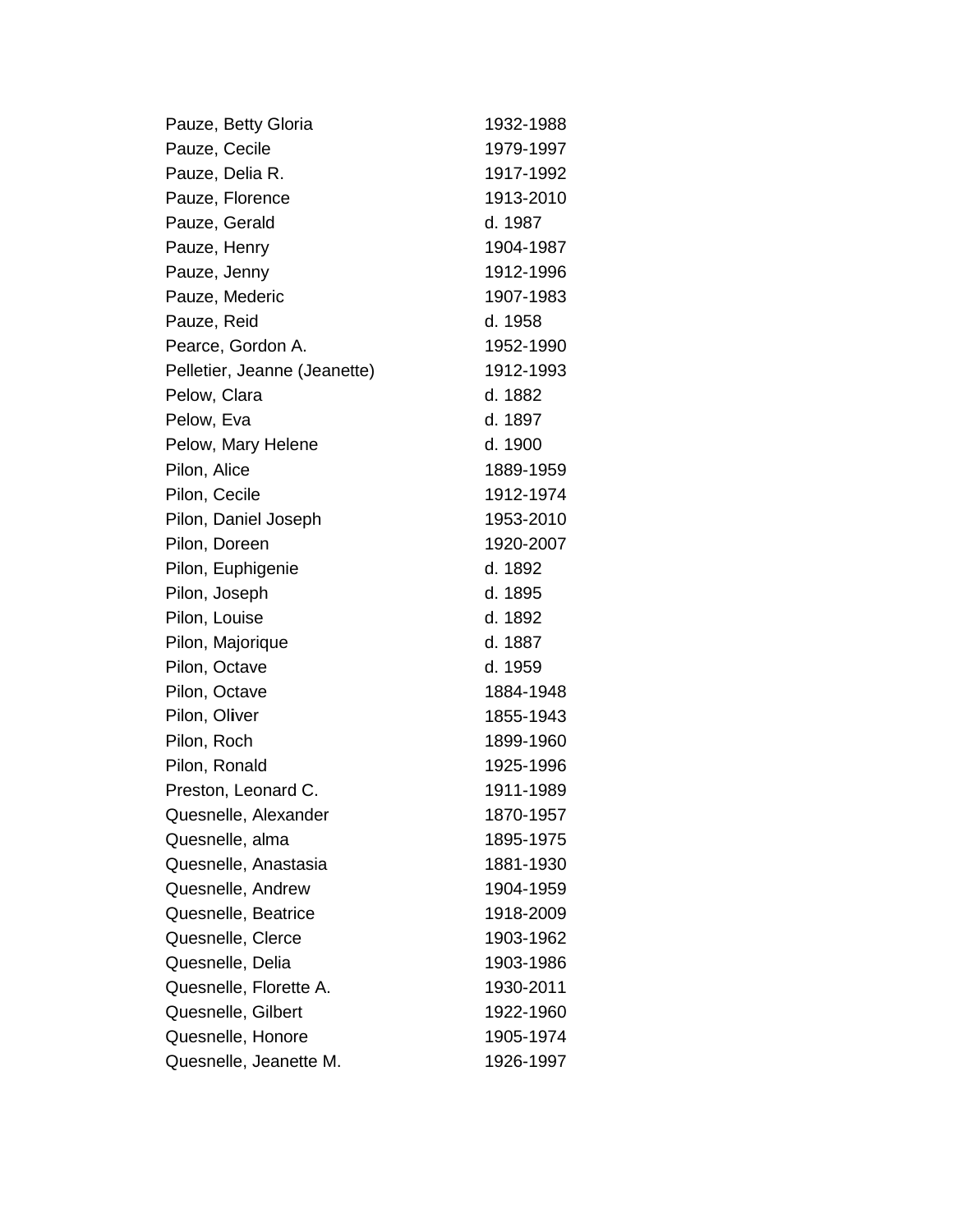| Quesnelle, John L.              | 1946-1983 |
|---------------------------------|-----------|
| Quesnelle, Lionel               | 1926-2011 |
| Quesnelle, Marcel               | 1929-1996 |
| Quesnelle, Margaret             | 1928-1997 |
| Quesnelle, Raymond              | 1945-2010 |
| Reid, Neil Clarence             | 1931-2006 |
| Ridout (Lefaive), Marguerite H. | 1921-1993 |
| Robitaille, Alida               | 1909-1979 |
| Robitaille, Beatrice            | 1902-1988 |
| Robitaille, Beatrice            | 1932-2000 |
| Robitaille, Clement             | 1899-1953 |
| Robitaille, Diane H.            | 1958-2008 |
| Robitaille, Eveline             | 1906-1984 |
| Roi, Alida                      | 1929-2008 |
| Roi, Delima                     | 1900-1987 |
| Roi, Marie                      | 1894-1965 |
| Roy, Delia                      | 1863-1960 |
| Roy, Eloise                     | d. 1913   |
| Sauve, Francois Xavier          | 1855-1899 |
| Sauve, Leo Marcel               | 1925-1987 |
| Sauve, Marc                     | 1929-1930 |
| Sauve, Marie Ida                | 1888-1932 |
| Sauve, Napoleon                 | 1895-1896 |
| Sauve, Therese                  | 1890-1918 |
| Sawa, Stanley                   | 1926-2008 |
| Scott, Della C.                 | 1919-2002 |
| Smallwood, Elizabeth            | 1853-1936 |
| Smith, Mary Anne                | 1890-1973 |
| Smith, Thomas                   | 1887-1979 |
| Sparrow, Kevin Anthony          | 1952-1973 |
| Spreitzer, Karl                 | 1941-2006 |
| St. Amant, Alfred J.            | 1931-2003 |
| St. Amant, Emery                | 1899-1960 |
| St. Amant, John B.              | 1902-1973 |
| St. Amant, Marie R.             | 1932-2007 |
| St. Amant, Micheal J.           | 1967-1985 |
| St. Amant, Simone M.            | 1930-2002 |
| St. Armant, Philip Joseph       | 1934-2001 |
| St. Onge Susan                  | 1956-1980 |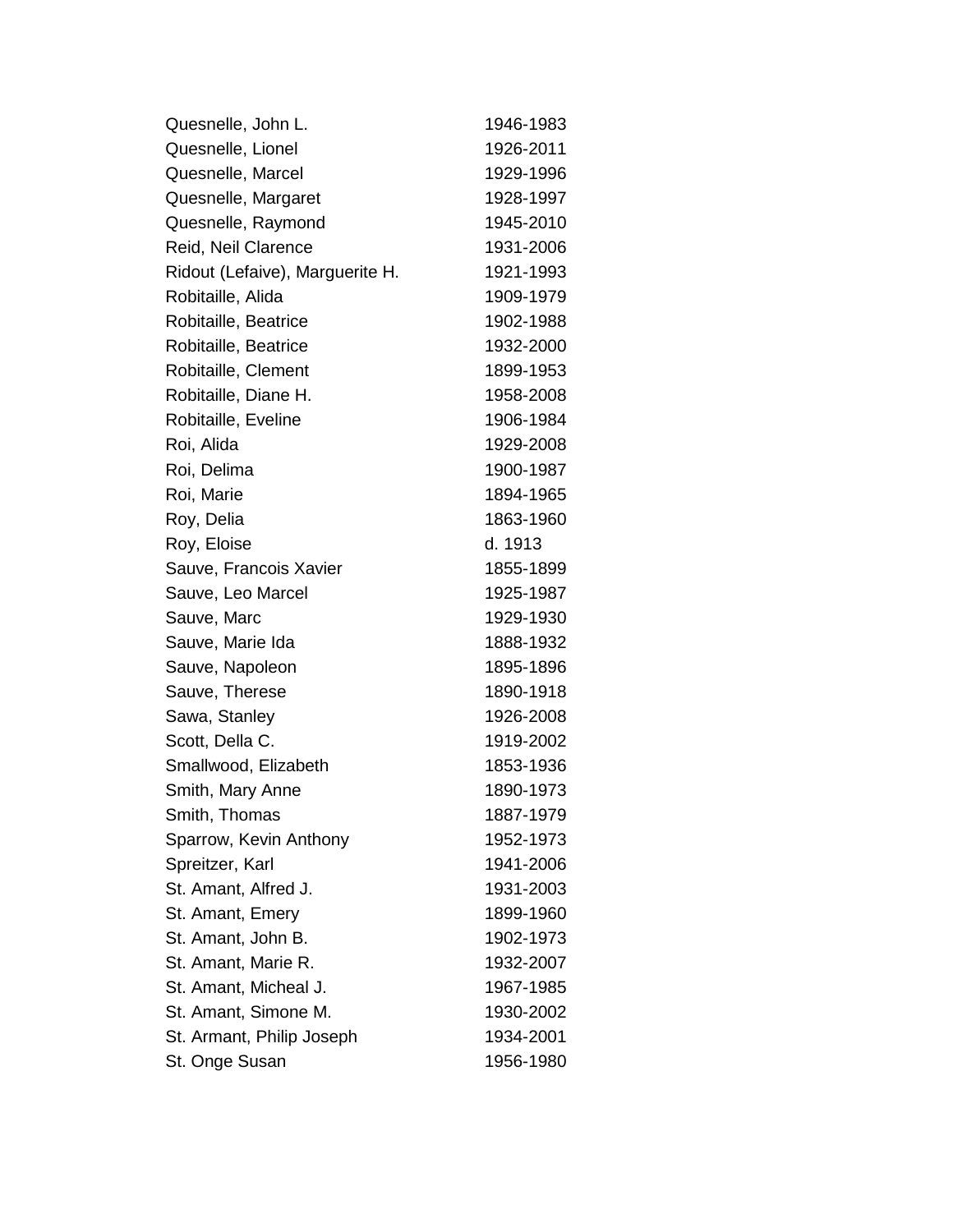| Subedn, Marilynn             | 1941-2003 |
|------------------------------|-----------|
| Tessier, Odianna             | 1895-1982 |
| Thanase, Leonie              | 1900-1966 |
| Therrien, Jack               | 1934-2001 |
| Timothy, Joseph              | d. 1896   |
| Timothy, Joseph Eurebe       | d. 1900   |
| Tremblay, Alice              | 1889-1981 |
| <b>Trottier, Tercille</b>    | 1865-1952 |
| Vaillancourt, Celine         | d. 1984   |
| Vaillancourt, Luc G.C.       | 1986-2010 |
| York, Chantale               | d. 1993   |
| Moreau, Elzear               | 1908-1981 |
| Hamelin, Florence            | 1916-2003 |
| Asselin, Bernard Paul        | 1926-1996 |
| McIntyre, Mary M.            | 1923-2011 |
| Moreau, Alcime               | 1923-1989 |
| Goulet, Yvonne               | 1919-1993 |
| Moreau (Pilon), M. Ray       | 1943-2007 |
| Moreau (Timble), Sandra Anne | 1943-2007 |
| McNamara, Kerry Anne         | 1964-1997 |
| Desroches, Gilbert           | 1926-1990 |
| Moreau, William              | 1902-1983 |
| Brunelle, Christine          | 1905-1997 |
| Moreau, Yvette               | 1937-1979 |
| Moreau, Leonard E.           | 1926-2003 |
| Marchand, Anges Rose         | 1911-1918 |
| Charlebois, Aurele           | 1924-1970 |
| Parent, Zotique Albert       | 1915-1988 |
| Dell, Florence M.            | 1933-2006 |
| Ferney, John Edward          | 1903-1986 |
| Parent, Marc J.              | 1917-2008 |
| Harkiss, John                | 1917-1987 |
| Smith, Marie                 | 1912-1991 |
| Moreau, Clement R.           | 1944-2007 |
| Ross, Linda M.               | 1947-2007 |
| Desroches, Remi              | 1930-2012 |
| Desroches, Bert              | 1933-1996 |
| Desroches, Donald S.         | 1939-2007 |
| Tsun, Gary Joseph Daniel     | 1955      |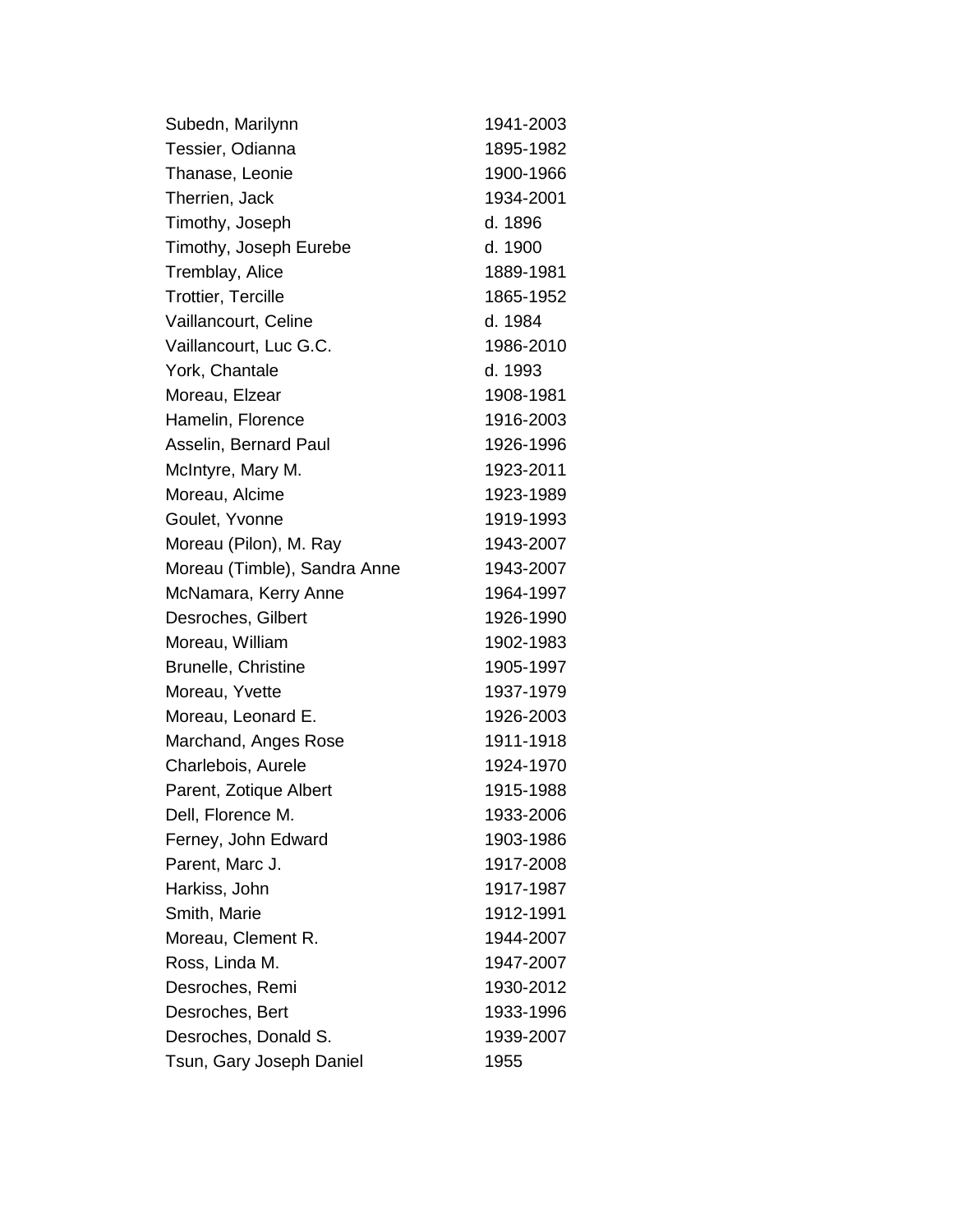| Desroches, Lucien      | 1900-1949 |
|------------------------|-----------|
| Marion, Florida        | 1903-1939 |
| Laurin, Annie          | 1897-1954 |
| Desroches, Joseph      | 1871-1954 |
| Grenier, Delia         | 1877-1940 |
| Desroches, Ulric       | 1900-1918 |
| Surette, Richard       | 1936-1996 |
| Donabie, John Houston  | 1913-1983 |
| Asselin, Germaine      | 1911-2004 |
| Decourcy, William      | 1924-2001 |
| Asselin, Micheal       | 1884-1980 |
| Desroches, Victorie    | 1884-1965 |
| Asselin, Remi          | 1910-1955 |
| Charlebois, Lorette    | 1913-2000 |
| Asselin, Marcel        | 1916-1927 |
| Asselin, Lillian       | 1918      |
| Asselin, Therese       | 1922-1933 |
| Morin, Albert          | 1911-1994 |
| Asselin, Blanche       | 1914-2001 |
| Baker, Gerry           | 1936-2011 |
| Parent, David          | 1876-1958 |
| Perrault, Delia        | 1881-1948 |
| Parent, Adam           | 1904-1911 |
| Gaudette, Hazel        | 1905-1991 |
| Desroches, Gerard      | 1907-1970 |
| Deschamps, Harriet     | 1912-1990 |
| Asselin, Venard        | 1926-2002 |
| <b>Asselin Lucille</b> | 1951-2011 |
| Asselin, Thomas        | 1858-1937 |
| Dault, Exilda          | 1860-1928 |
| Asselin, John          | 1891-1918 |
| Asselin, Clara         | 1909-1948 |
| Robillard, Cena        | 1903-1953 |
| Dubeau, Edmond         | 1902-1981 |
| Asselin, Albertine     | 1906-1993 |
| Asselin, John Raymond  | 1919-2003 |
| Comeau, M. Clementine  | 1922-2013 |
| Moreau, Armand         | 1916-1999 |
| Beauchamp, Juliette    | 1927-2003 |